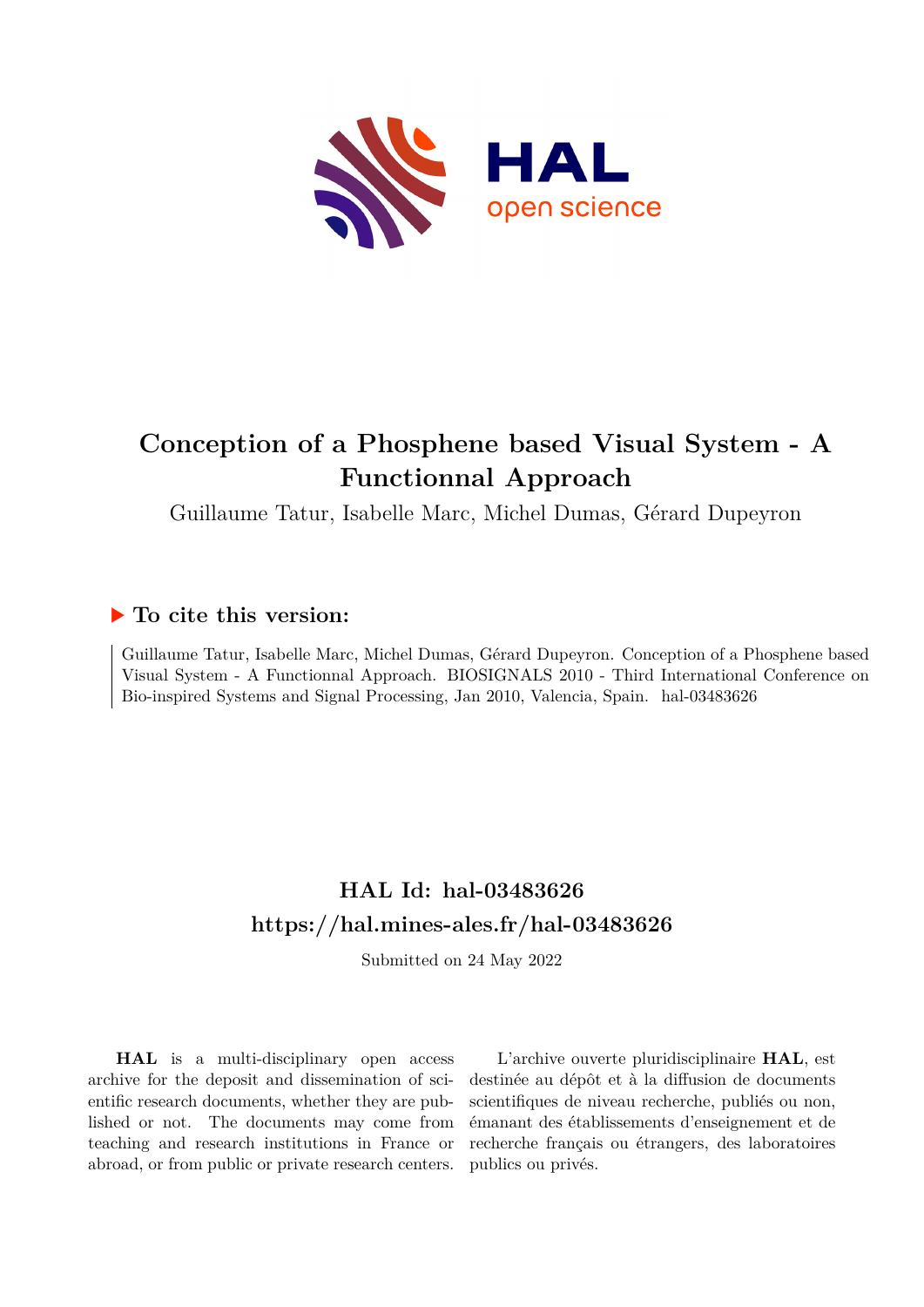## **CONCEPTION OF A PHOSPHENE BASED VISUAL SYSTEM: A FUNCTIONNAL APPROACH**

Guillaume Tatur, Isabelle Marc

*équipe STINIM LGI2P, Ecole des Mines d'Alès, Site Eerie Parc Scientifique et Technique Georges Besse, 69 rue Georges Besse, 30035 NIMES cedex 1,FRANCE guillaume.tatur@mines-ales.fr, isabelle.marc@mines-ales.fr*

> Michel Dumas *équipe STINIM, Institut d'Electronique du Sud, MONTPELLIER , FRANCE michel.dumas@univ-montp2.fr*

> > Gerard Dupeyron *Institut ARAMAV, NIMES, France gerard.dupeyron@chu-nimes.fr*

|             |  | Keywords: visual prosthesis; mobility; man–machine interaction (MMI); traversability analysis; prosthetic vision |  |  |  |
|-------------|--|------------------------------------------------------------------------------------------------------------------|--|--|--|
| simulation. |  |                                                                                                                  |  |  |  |

Abstract: This work falls within the broader framework of visual prostheses conception for blind people suffering from a retina photoreceptor cells degenerative disease. Studies on the issue of informational content of the prosthetic vision propose, in majority, a simple reduction in the resolution of greyscale images from a single camera. Our work proposes a novel approach based on functional vision. This functional vision is dedicated to specific needs in mobility, and is based on a simple analysis and less ambiguous representation of the scene layout. Emphasis is placed on the usefulness of providing access to 3D information combined with the use of an eye tracking device that should greatly improve spatial knowledge acquisition. This work presents extraction and proper formatting of data from optical sensors in order to establish a coherent vision based on the generation of a limited number of phosphenes.

#### **1 INTRODUCTION**

Prosthetic vision is currently one of the most promising fields of research in the domain of therapies for degenerative retinal diseases like Age related Macular Degeneration (AMD) or Retinitis Pigmentosa (RP). All of the works around the world are based on the same concept: bypass the destroyed outer retinal layer and use information extracted from camera images for direct stimulation of inner retinal neurons, optic nerve or visual cortex. Electrical stimulation by current injection in electrode array is known for a long time to induce

discrete visual sensations like spots of light, called phosphenes. Research is underway to define the better place for the stimulation, the most efficient electrode geometry and current pulse pattern. Our work is devoted to another question: what is the minimal information which has to be sent to the stimulator?

One can define a two-step approach: information selection, which is obtained by image processing, and information representation, which is the method used to link visual objects and visual perception. The former is not so intensively studied, although the latter is widely discussed. However, even the most recently designed stimulation implants exhibit a very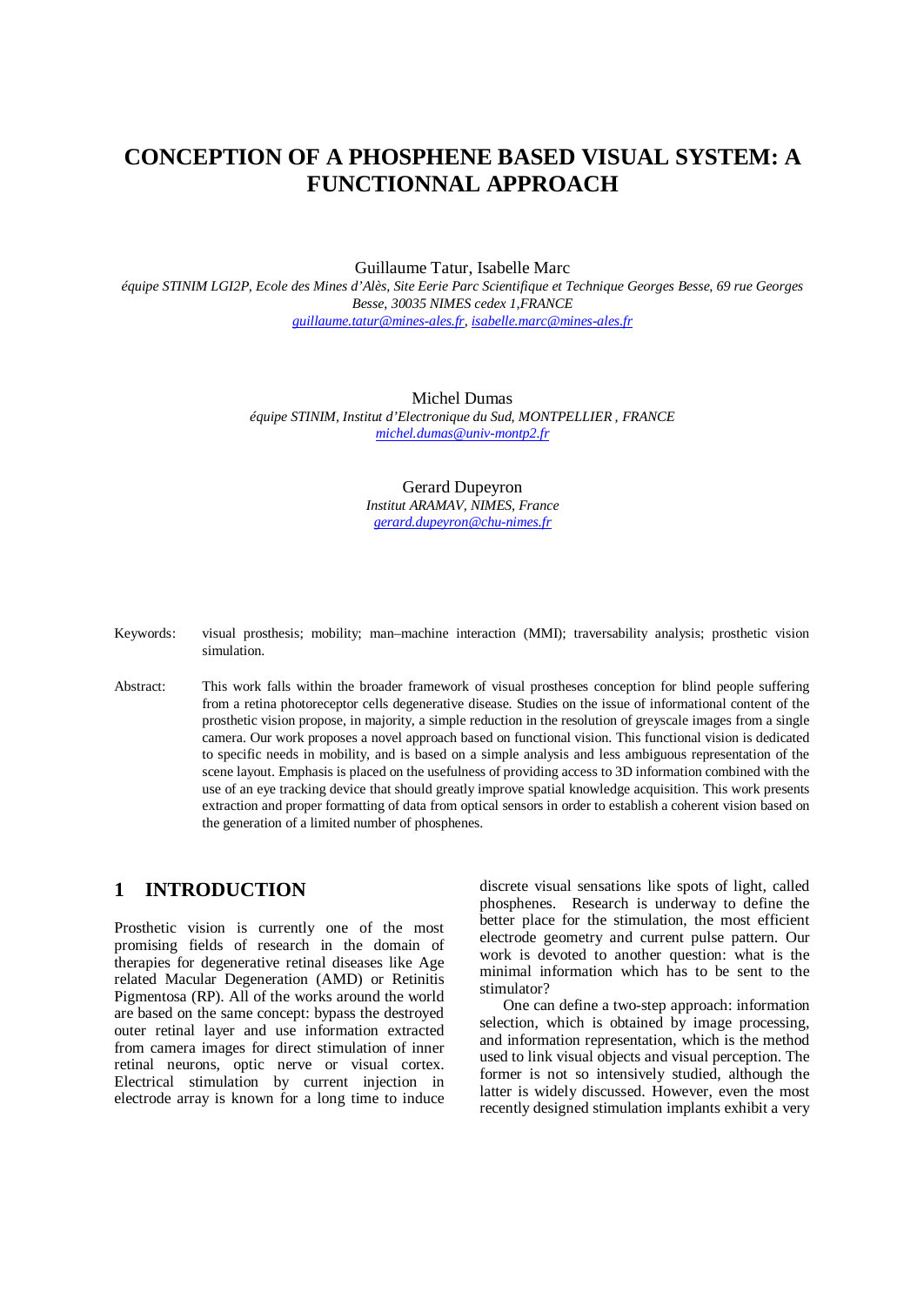limited number of electrodes compared to the number of fibres involved in the natural vision process. In consequence, the amount of data that can be sent at a moment to the stimulated neurons appears to be extremely poor. Preliminary image analysis may then increase the relevance of stimulation data.

This paper presents our attempts to define the concept of "functional vision by phosphenes", which is in relation with both information selection and representation steps, as previously defined. Image processing is directly inspired by collaboration with rehabilitation specialists. The final objective is to provide the subject with meaningful visual cues of the environment, based on the perception of phosphenes. This functional vision should restore autonomy in day to day tasks of mobility in known or unknown environment, in contrast with an acuity based vision (supposed to restore the ability to read) proposed by a majority of research teams in the domain.

## **2 PROSTHETIC VISION**

When some elements of the chain of perception (the photoreceptor cells in the case of RP or AMD) are no longer operative, it is potentially possible to bypass them and stimulate the optical pathways downstream, in order to restore a kind of rough visual perception. Fundamental element that composes this perception is called phosphenes. Phosphenes are entoptic phenomena characterized by the sensation of perceiving light in the form of dots or bright areas, caused by mechanical, electrical or magnetic stimulation of the optical pathways. Up to now, visual prostheses are based on electrical stimulation through microelectrodes. Several types of implants are under test; the different kinds of implant are: Cortical implants (Fernandez, 2004), sub-retinal implants (Chow, 2002), optic nerve electrodes (Delbeke, 2001) and epi-retinal implant (Humayun, 2003).

According to various clinical trials, the generated phosphenes have some properties that it is possible to set according to stimulation parameters (Dagnelie, 2001): the position in the visual field appears to rely on the position of excitation electrode, the size depends on the number of cells recruited by the stimulation, and the brightness, depending on the intensity and repetition frequency of stimulation.

#### **2.1 Simulations of Prosthetic Vision**

Experimental procedures with sighted people and pixelised vision simulator are the more convenient way to test methods for the delivery of information to the stimulator, even though these tests are far from the real situation of blind patients with visual prosthesis.

Studies of Cha et al (Cha, 1992) are often cited as a reference for either performance in acuity or in navigation following the characteristics of the vision provided. The conclusion is that the best compromise between FOV size, number of pixels and performances in mobility tasks is obtained for a 30 ° FOV and an image of 25x25 pixels uniformly spaced, captured by a simple camera. These results are similar to those found in (Sommerhalder, 2006). In these previously mentioned papers, information representation is based on gray level dots, with square or circular shapes, which are mapped on square or hexagonal lattices. Information is processed from a gray level image. The camera resolution is much higher than the possible number of electrodes for implants currently in progress: 4\*4 electrodes for the Argus I epiretinal implant and 60 electrodes for the second-generation "Argus II" (Dagnelie, 2007). Selection of information data is then required. The common choice is to reduce the resolution of the entire image: split it into blocks of values equal to the average gray level of pixels that they contain. Light intensity for each dot is then driven by the value of the corresponding block (see fig.1). In (Chen, 2009), different others methods are compared. Gaussian filtering of the corresponding visual field of the phosphene appears to induce slightly more efficient perception. Improvement carried on by edge detection is also studied.



Figure 1: Left: Input greyscale image. Right: prosthetic vision simulation (4x4 matrix, regional averaging technique: mean gray values of the corresponding block, 256 gray levels, contrast: 100%).

#### **2.2 First clinical test results**

First clinical trials give the possibility to directly test the methods used to generate phosphene. In (Brelen, 2005), four cuff electrodes are wrapped around the optic nerve. At the first step of experimentation, reproducible cartography of the perceived phosphenes is established in relation with the stimulation parameters. Recently, in (Margalit,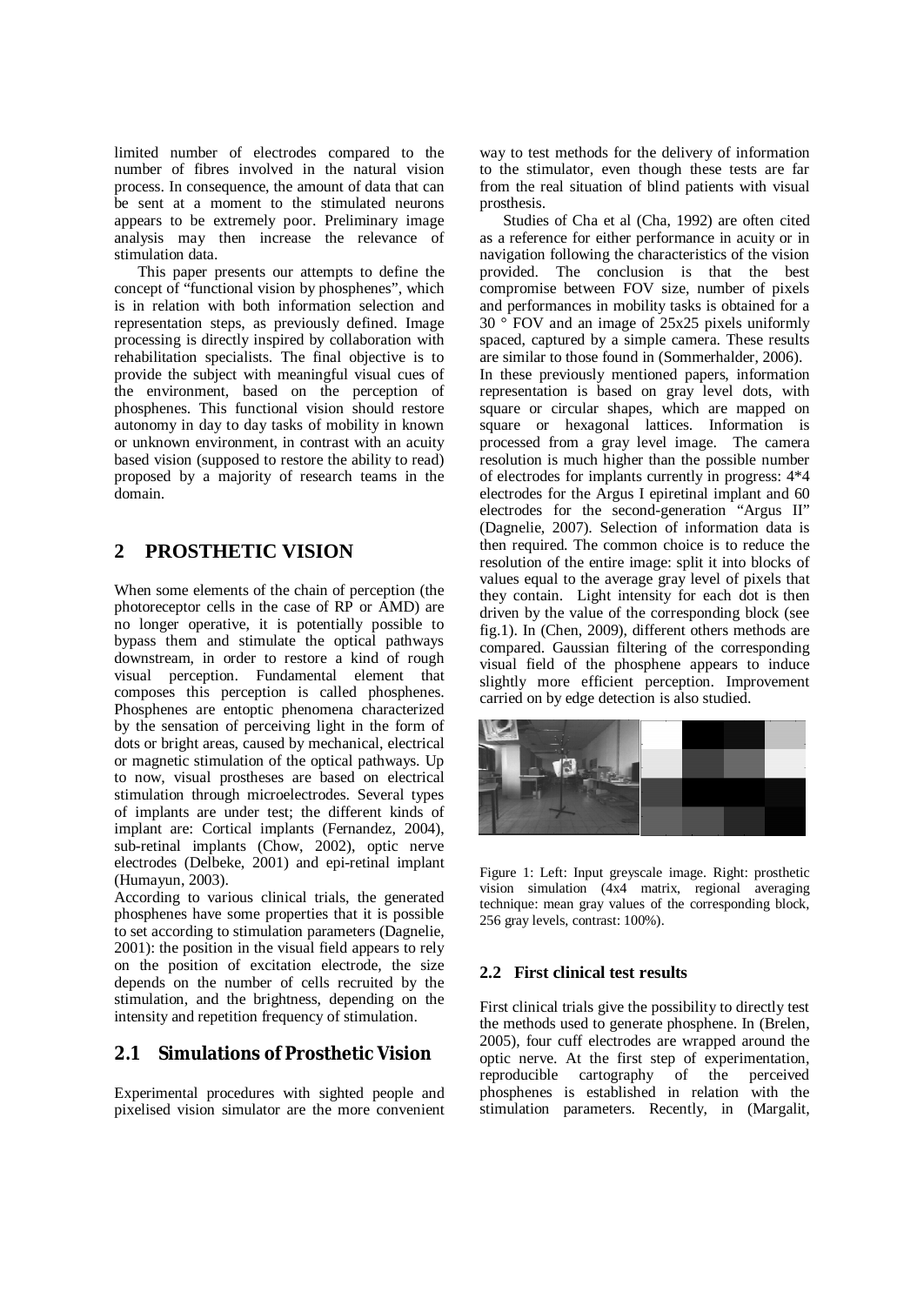2002), (Yanai, 2007), (Humayun, 2003) are described the concepts, tests and results in some tasks of vision (discrimination of the direction of movement, forms, object detection) performed by implanted patients.

In all these experiments, implants are composed of very few electrodes. It results in a reduction of resolution that makes information highly ambiguous; however it allows the detection of light sources and of very large and contrasted objects. Furthermore, mobility tasks are not intensively studied.

### **3 FUNCTIONAL VISION BY PHOSPHENES**

First results in prosthetic vision fields raise considerable interest and hope in the population concerned by blindness. Nevertheless, the sparse visual perceptions provided to the first implanted patients are far from being really useful in their everyday life. We believe that emphasis should be placed on works dealing with the first stage, selection of information by image analysis.

Transmission of ambiguous information of the environment as proposed by the approaches based on the reduction of the image resolution leads to two main problems: first the cognitive load of the subject increases as he has to decode his perception, and secondly these perceptions can potentially lead to misinterpretations, which can be dangerous in the context of mobility. Moreover, in all cases, the entire field of view of the camera is transmitted; it is not possible for the subject, like in natural vision, to precisely focus his attention on a particular area of the observed scene. To explore the scene, it is necessary to change the position of the camera and thus the head (in the case of an acquisition platform embedded in a pair of glasses for example). It is a long lasting and tiring action that does not necessarily provide a better understanding of the scene since each pixel captures the variations in light reflected by the surrounding surfaces and objects. Then, stable perception can hardly be generated and the implant recipient will experience difficulties to quickly extract information about the geometrical structure of the scene or its constituent entities during mobility tasks.

The input data of our system are provided by cameras, as for the other research projects. But some significant differences exist, which will be discussed in the following. First, our objective is to increase quality of life for blind people by increasing their autonomy in mobility tasks. Second, selection of relevant information is performed via a 3D image analysis, using a stereoscopic pair, and it is enriched with some additional data provided by an inertial measurement unit and an eye tracking system. Finally, the complete process of information selection and representation is designed in collaboration with functional rehabilitation specialists (psychomotor therapists, orthoptists...). All previously mentioned experiment results emphasize the importance of the learning and self<br>adaptation to the extremely impoverished adaptation to the extremely impoverished information provided by an implant. Rehabilitation strategies have to be established in parallel with image analysis.

#### **3.1 Functional Approach of Prosthetic Vision: Geometrical Scene Analysis**

Acuity tasks (recognition of characters or small objects with simple shape) are clearly not in the scope of this study. Instead, the goal is to give the possibility to detect visual cues for mobility purpose (detecting free space, anticipate and avoid static or mobile obstacles, maintaining the body balance ....) and orientation (recognition of places, landmarks...). Knowledge of ego-centred distances between the subject and the obstacles is the basis for safe navigation. It is expected that this information of distance may be encoded in a simple way (stimulus intensity proportional to the obstacle proximity, for example) in order to be interpreted quickly and unambiguously. A vision based on this notion of distance would require a minimum time of interpretation (as opposed to the understanding of a gray scale image, which is a very complex task) in the frame of mobility tasks.

#### **3.2 Gaze Direction and Construction of Mental Map**

As it is pointed out in (Berthoz, 2003), perceiving is choosing, in all the available information, those that are relevant related to the planned action. A possible way to select this information is to measure the gaze direction of the subject in real-time.

There are several advantages in the use of gaze direction: interaction between the implanted patient and its prosthesis is improved, which in turn facilitates his construction of mental representation of the surroundings based on rare spots of light. The human visual system uses gaze direction and saccades to explore the scene (Henderson, 2003). Therefore, it seems more natural to take into account the location where the subject wants to focus his attention and enable the system to provide more accurate local information. Moreover, some studies suggest that for the acquisition of spatial knowledge, the eye position is used to encode the perceived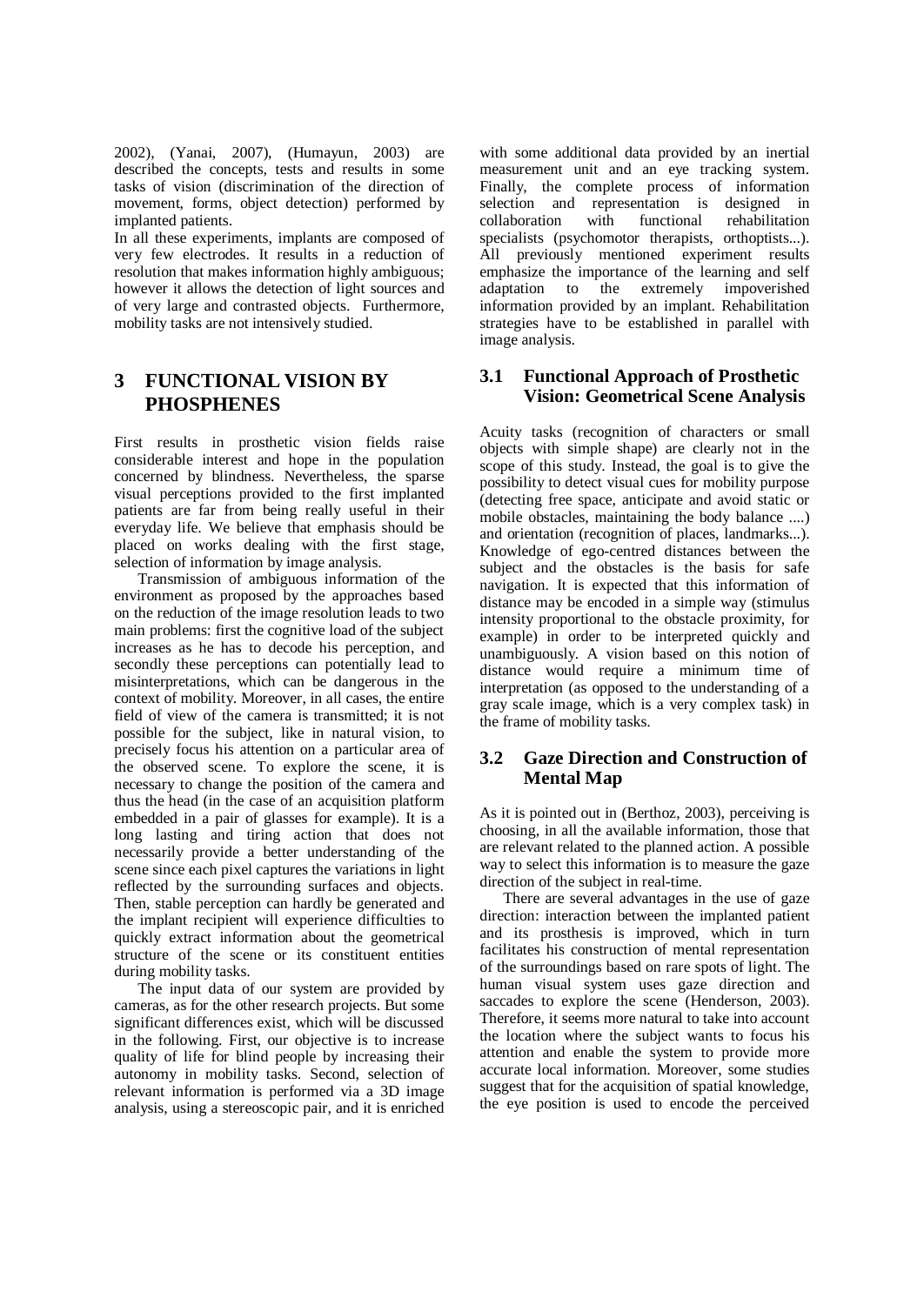space in a more abstract schematic commonly called mental map, which is independent of anatomical coordinates (Andersen, 1985). Moreover, the role of eye movements in postural balance (Schulmann, 1987) could be exploited. Finally, it offers the opportunity to use all the available points of stimulation to describe the environment in the observed area, and not in the whole camera field of view.

We would like to point out that while oculomotor movement of profoundly visually impaired or almost blind people are severely reduced, it is still possible to restore this ocular control by means of training with rehabilitation specialist. Thus, restoring recently blind ocular mobility for scene exploration is conceivable.

#### **3.3 Information Representation**

At this point of the study, no stimulation device is chosen for the implantation, but some assumptions can be made, which rely on the literature data: a hundred of points of stimulation are available, maybe less, and some phosphene characteristics may be modulated : intensity and/or size.

As described above, in the standard approach, the entire image is send through the few points of stimulation the device is able to generate. Trivial observation of human eye processing may lead to a more efficient mode of data transmission: human vision involves two different mechanisms, a foveal vision with high acuity in the central FOV, and a peripheral field vision dedicated to alert and perception of motion.

To be consistent with human visual perception, we break down the image representation into two zones: a "central" zone providing local description (narrow visual FOV, high density of phosphenes) that facilitates the perception of 3D contrasts. In addition, in a "peripheral" zone, the data will be even more specific in order to provide information from a wider field of view and to give the possibility of a faster interpretation of the perceptions. The corresponding points of stimulation will be used for obstacle or movement detection purpose.

### **4 GEOMETRICAL SCENE ANALYSIS**

Restoring functional vision for blind people requires transmission of information which is both unambiguous and specific for mobility tasks. It may be noted that the ambiguity decreases as information becomes more specific. 3D contrasts and obstacle detection appear to provide data more invariant and

much less ambiguous than simple mean of gray levels of pixels. This assumption has to be validated through tests using simulation of vision by phosphenes. The early stages of data selection are presented in the following.

#### **4.1 Experimental Setup**

Images are acquired from a stereoscopic device (STH- MDCS3 from Videre Design). Output data are dense disparity maps (images in which output pixel values are proportional to the depth of the scene) at real time. Axe of gravity is gained from an accelerometer (Analog Devices ADXL330). Eye tracking is performed by ViewPoint EyeTracker GigE-60 from Arrington Research, Inc.

#### **4.2 Central and Peripheral Field Analysis**

The camera FOV is decomposed into two areas, central and peripheral (Figure 2).



Figure 2: Schematic summary of our scene analysis paradigm and its representation. Upper input image is probed by a specific mask. Bottom left image represents simulated phosphenes. Peripheral information is analysed through angular sectors surrounding the central area. Information in each sector controls the corresponding phosphene appearance (related phosphene groups outlined in the bottom left image). The central area (square region in the bottom right and upper image) directly probes the scene depth with a high number of phosphenes.

The characteristics of these two areas, in terms of involved camera FOV and phosphene density, will be further précised by experimentation. Preliminary assumptions are the followings: in the central zone, where 3D depth data will be directly used as stimulation data, it is assumed that the spatial resolution is fine enough to let the subject capable to detect free space as wide as a doorway, at a distance of 5 meters, in his gaze direction. On the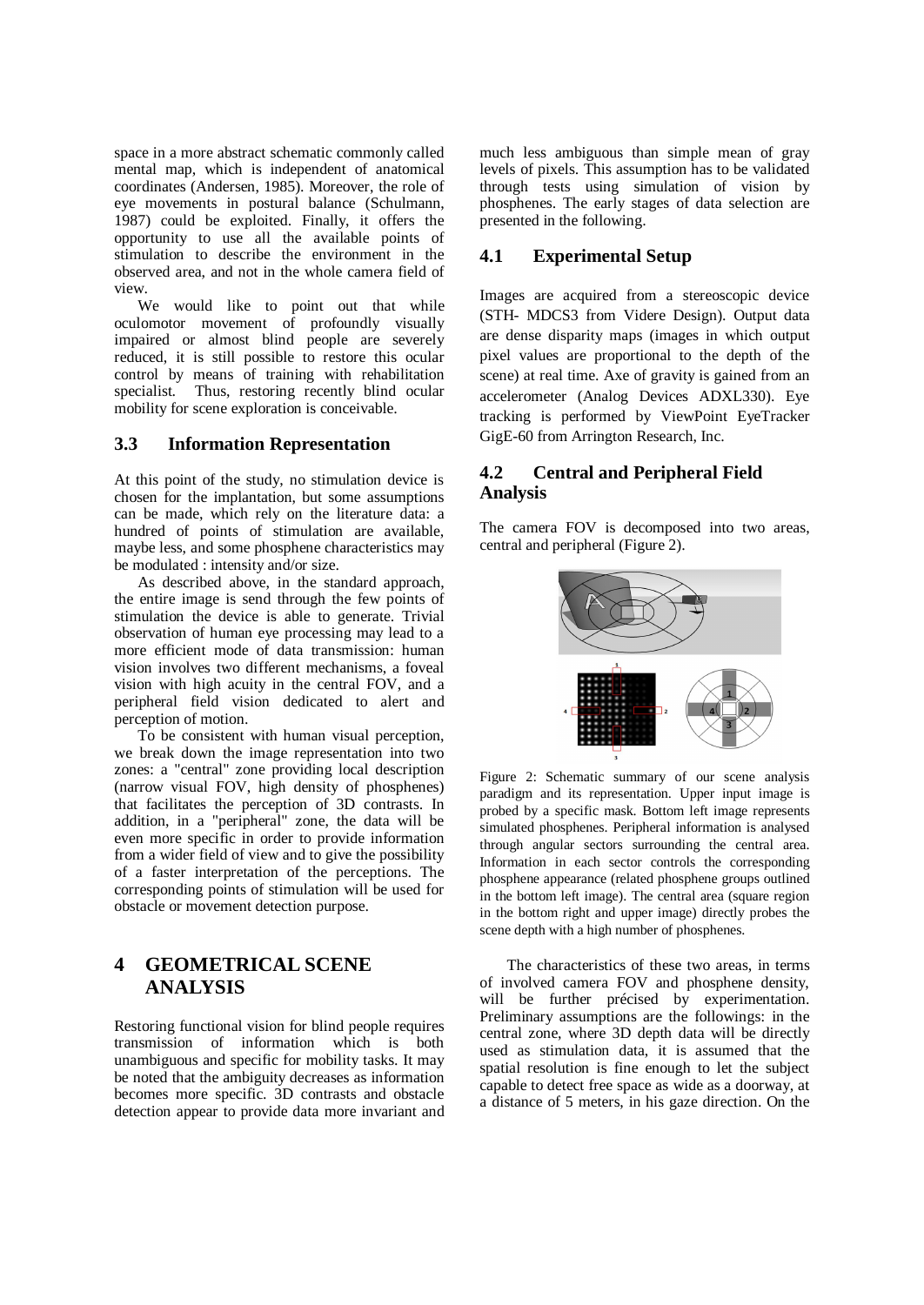other hand, the number of phosphenes is large enough to visually cover a ground projected area of the size of a standing person at 2 meters. In the peripheral field, the choice is made to transmit not directly the 3D coordinates, but only the presence and location of obstacles. The scene is then divided into ground and objects above the ground (obstacles). Only the distance to the nearest objects will be transmitted to the stimulator. Additionally, in a more bio-inspired approach, it will be interesting to test the use of Time-to-collision (TTC) (Bruce, 1993) cues. As the purpose of this peripheral vision is to provide alert signals, objects situated at the same distance from the user should have different visual weight depending on their relative motion.

Obstacle detection processing is commonly based on ground plan detection. "V-Disparity" (Zhao, 2007), (De Cubber, 2009) (figure 3) is one of such processing currently used for object/ ground segmentation. This algorithm analyzes the disparity image (obtained by finding the corresponding points between the two stereoscopic images) and locates the linear change in the depth along the image line axis that is characteristic of a plan, the ground in our case. In the following segmentation step, image regions that do not follow the specific depth variation of the ground plan are regarded as obstacles (i.e. depth values above or under specific thresholds for a given image line will be declared to be part of an obstacle).



Figure 3: Left: input image. Centre: V-Disparity image. Right: Obstacle segmentation output (white=obstacle, dark=ground or no 3D data available).

We select "V-Disparity" considering the fact that real time processing is needed and because of its relative simplicity despite its good performance. However, the V-Disparity algorithm is valid only if the scene is observed in such a manner that image lines are approximately parallel to the lines of equal depth in the range image. In prosthetic vision application, when the cameras are head worn, this condition would restrain the user's posture in order to achieve best performance. The algorithm has to be made invariant under rotation along the depth axis. This is done by analysing images along the projected gravity vector, through the use of an accelerometer (figure 4).



Figure 4: Upper left: Input greyscale image. Bottom left: disparity map. Upper right: raw output of the ground segmentation process with accelerometer. Bottom right: output of the ground segmentation process without accelerometer (white=ground). Corresponding V-Disparity images in the middle column.

Besides, the segmentation by means of this algorithm is not controlled: i.e there is no metric that evaluates the accuracy, and if the detected plan is more likely to be the true ground plan or some artefact. A method of verification has to be defined. We chose to use the RANSAC algorithm (Fischler, 1981) to extract the parameters of the detected ground from the V-Disparity outputs. As it works on a reduced subset of 3D data points, this verification should use fewer CPU time and memory than if we try to locate the ground plane only by the RANSAC method.

RANSAC offers the advantage of handling noisy data. Moreover, the estimation is valid if at least 50% of the data follow the model sought. By RANSAC, we look for the plan that best fit the 3D points provides by the V-Disparity algorithm, according to the least squares method. If the parameters belong to a domain of acceptable values (given the angle formed by the camera in relation to gravity), the segmentation is accepted. Otherwise a virtual plane is used; its normal vector is updated using the inertial navigation system. Furthermore, by refining the segmentation obtained via V-Disparity by the supposedly more precise data from RANSAC, we should be able to provide a more accurate segmentation.

#### **5 CONCLUSION**

Methods used so far for information extraction and transmission via prosthetic devices do not respond adequately to the expectations of blind people. A novel approach based on information's relevance, needed in a context of mobility, is described. It